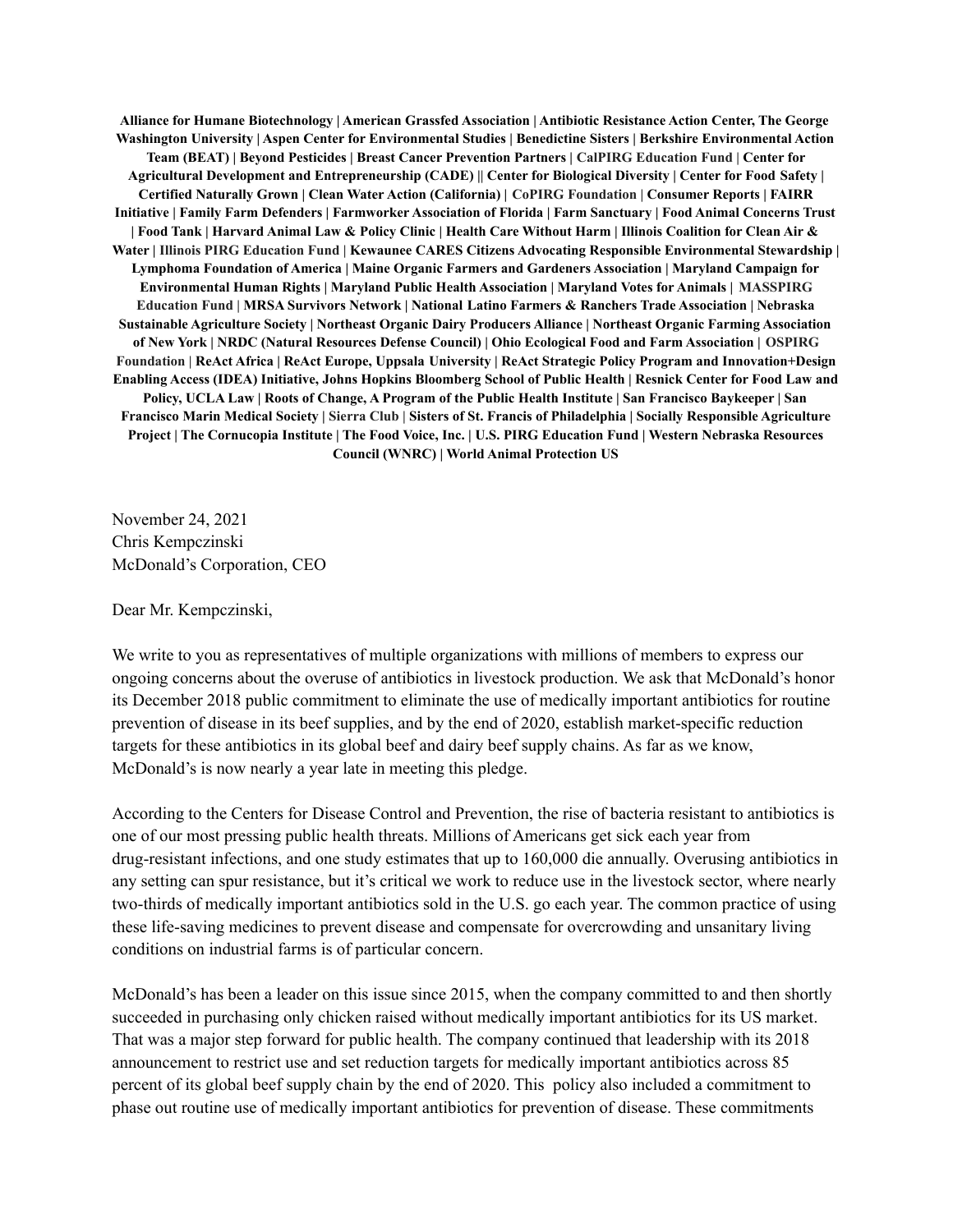rightly were based on the 2017 World Health Organization "Guidelines on Use of Medically Important Antimicrobials in Food-Producing Animals" as clearly indicated in the 2018 announcement.

However, as far as we can determine, McDonald's missed its 2020 deadline for setting reduction targets, and has not publicly reported any progress toward phasing out the routine use of the drugs.

Our groups call on McDonald's to fulfill its previous commitments and continue to lead on this issue by:

- Following through on setting meaningful reduction targets for medically important antibiotics across 85 percent of your global beef supply chain. Aggressive reductions will be especially important for the U.S. market, where sales of medically important antibiotics for use on cattle continue to rise.
- Publicly reporting on progress regarding your commitment to prohibit routine use of medically important antibiotics for prevention of disease.
- Adopting a third-party, independent auditor with expertise in antibiotics to verify antibiotics use practices amongst your suppliers to ensure public confidence in your progress.

Increasingly, consumers are asking for meat raised without the routine use of antibiotics. According to a recent national poll, labels claiming that meat was raised without antibiotics were important to two-thirds of consumers surveyed.

As a leader in the fast food sector and the beef production industry, McDonald's is poised to lead the way in producing meat ethically and without the overuse of antibiotics. Fulfilling your commitment to reduce antibiotic use in beef will also set an important example for other fast food companies who have made similar commitments to do so, and help spark change.

We appreciate your attention to this pressing issue.

Respectfully,

Lydia Palumbo, Antibiotics Campaign Associate **U.S. PIRG Education Fund**

Lena Brook, Director, Food Campaigns **NRDC (Natural Resources Defense Council)**

Laura Rogers, Deputy Director **Antibiotic Resistance Action Center, The George Washington University**

Cameron Harsh, Programs Director **World Animal Protection US**

Julia Ranney, Research & Policy Associate **Center for Food Safety**

Michael Hansen, Ph.D, Senior Scientist **Consumer Reports**

Steve Roach, Safe and Healthy Food Program **Director Food Animal Concerns Trust**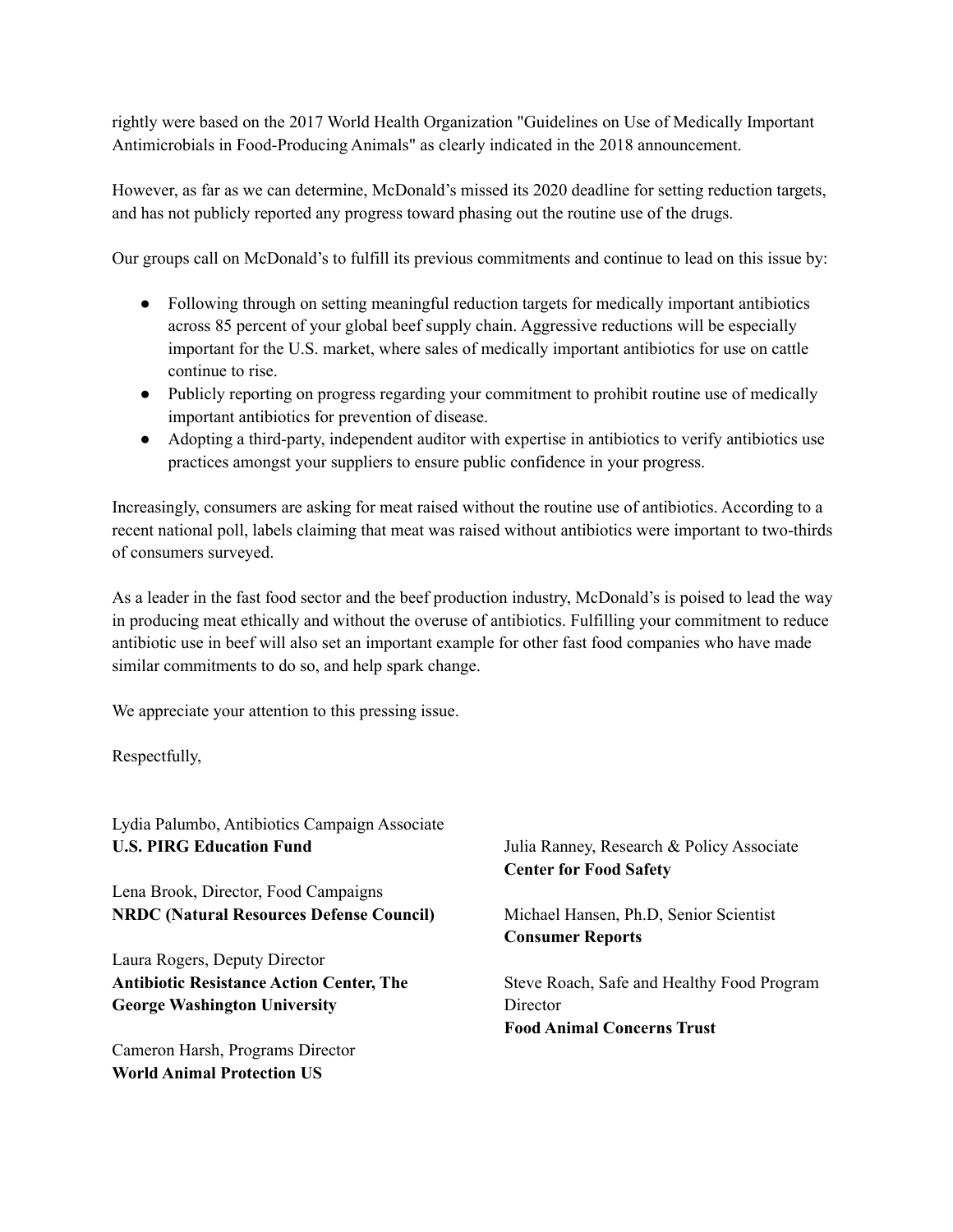*Supporting Organizations* Jeanine Thomas, Founder, President **MRSA Survivors Network**

Melody Morell, Executive Director **The Cornucopia Institute**

Ed Maltby, Executive Director **Northeast Organic Dairy Producers Alliance**

Carrie Balkcom, Executive Director **American Grassfed Association**

Belita Cowan, President **Lymphoma Foundation of America**

Louisa Kasdon, CEO & Founder **The Food Voice, Inc.**

Sherri Dugger, Executive Director **Socially Responsible Agriculture Project**

Rudy Arredondo, President/CEO/Founder **National Latino Farmers & Ranchers Trade Association**

Anthony D. So, MD, MPA, Director **ReAct Strategic Policy Program and Innovation+Design Enabling Access (IDEA) Initiative, Johns Hopkins Bloomberg School of Public Health**

Amalie Lipstreu, Policy Director **Ohio Ecological Food and Farm Association**

Conrad Amenta, Executive Director **San Francisco Marin Medical Society**

Katie Baildon, Policy Coordinator **Northeast Organic Farming Association of New York**

Nezahualcoyotl Xiuhtecutli, General Coordinator **Farmworker Association of Florida**

Hannah Connor, Senior Attorney **Center for Biological Diversity**

Emma Sirois, National Director, Healthy Food in Health Care **Health Care Without Harm**

Helle Aagaard, Acting Director **ReAct Europe, Uppsala University**

Jay Feldman, Executive Director **Beyond Pesticides**

Jane Winn, Executive Director **Berkshire Environmental Action Team (BEAT)**

John E. Peck, Executive Director **Family Farm Defenders**

M. L. Tina Stevens, PhD, Director **Alliance for Humane Biotechnology**

Alice Varon, Executive Director **Certified Naturally Grown**

Christy Mahon, Development Director **Aspen Center for Environmental Studies**

Buffalo Bruce, Staff Ecologist **Western Nebraska Resources Council (WNRC)**

Katherine Meyer, Clinic Director **Harvard Animal Law & Policy Clinic**